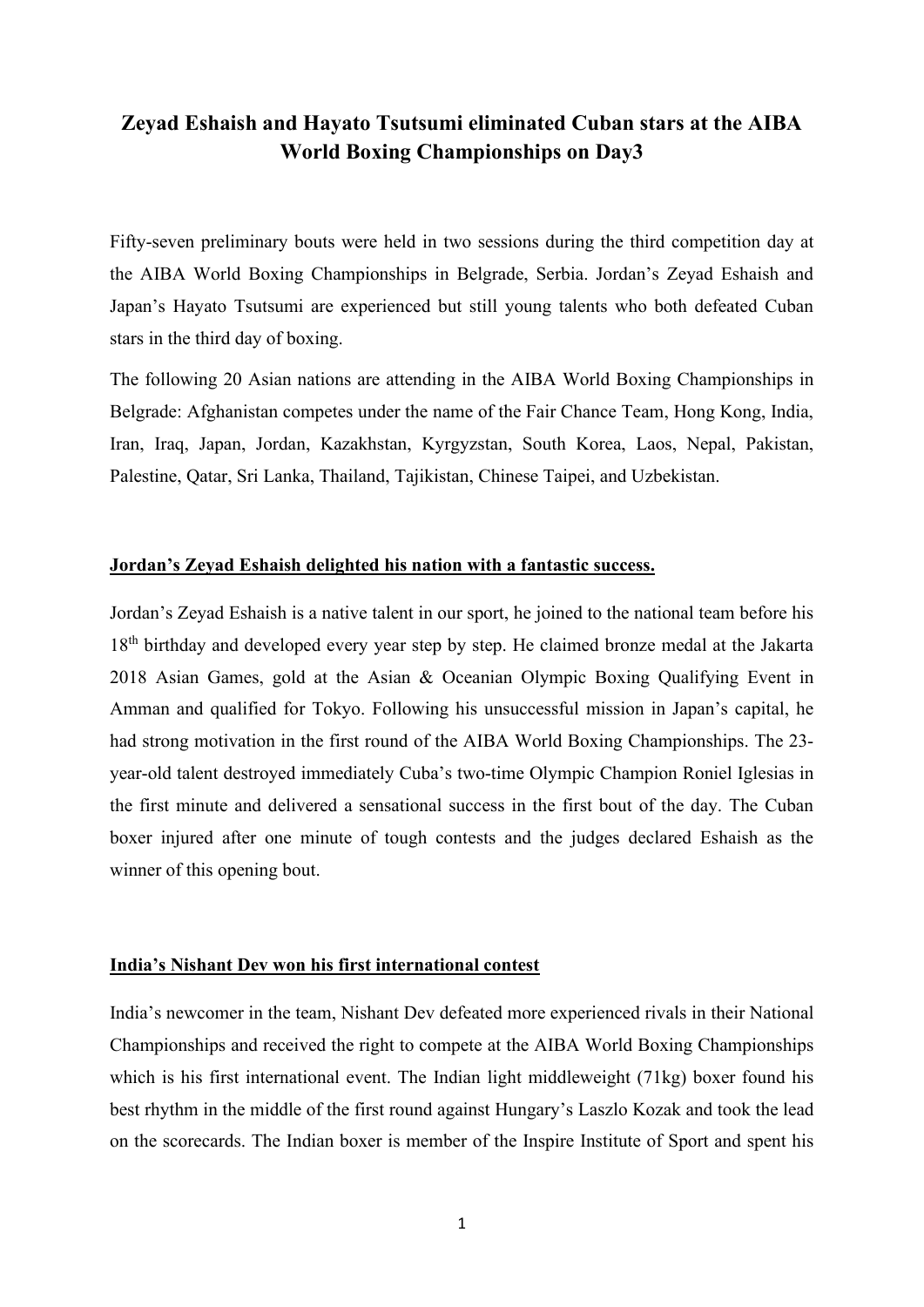recent nine years in the boxing gyms. Dev impressed in the contest, he caught the Hungarian with strong shots and won his first international contest.

## **Thailand's Peerapat Yeasungnoen won his debuting contest**

Thailand Boxing Federation's Peerapat Yeasungnoen moved up to the light middleweight (71kg) and competes in his first major elite championships. The young Thai was bronze medallist at the 2018 AIBA Youth World Boxing Championships and spent the recent hard period with intense training sessions. The 21-year-old Thai overcame Poland's Dominik Kida in the attacks and took the lead on the scorecards. Yeasungnoen proved event better performance in the second round and did not give any chance to his older Polish rival. Kida received also two warnings from the referee which increased Yeasungnoen's advantage onto large in their bout.

# **Kyrgyzstan's ASBC Asian Youth Champion Nuradin Rustambek Uulu controlled his first bout**

Kyrgyzstan lost its best boxer, former ASBC Asian Champion Azat Usenaliev in the second day of boxing following his loss to India's Deepak. Their ASBC Asian Youth Champion Nuradin Rustambek Uulu competed at the Dubai 2021 ASBC Asian Elite Boxing Championships and since that event he proved his strong developments. The 20-year-old Kyrgyz dominated the first round against Turkey's Sitki Isik and he proved that is the better boxer in all aspects. Rustambek Uulu is a well-motivated boxer, he had energetic attacks until the very end of their contest in Belgrade.

## **Kyrgyzstan's 30-year-old Erkin Adylbek Uulu eliminated a Ukrainian boxer at the new cruiserweight**

Kyrgyzstan's next boxer in action was Rio 2016 Olympian Erkin Adylbek Uulu who moved up to the new cruiserweight (86kg) and the 30-year-old boxer proved strong motivation during his debut. Adylbek Uulu met with a strong European opponent, Ukraine's Serhii Horskov who won several international tournaments in the recent years. The two-time ASBC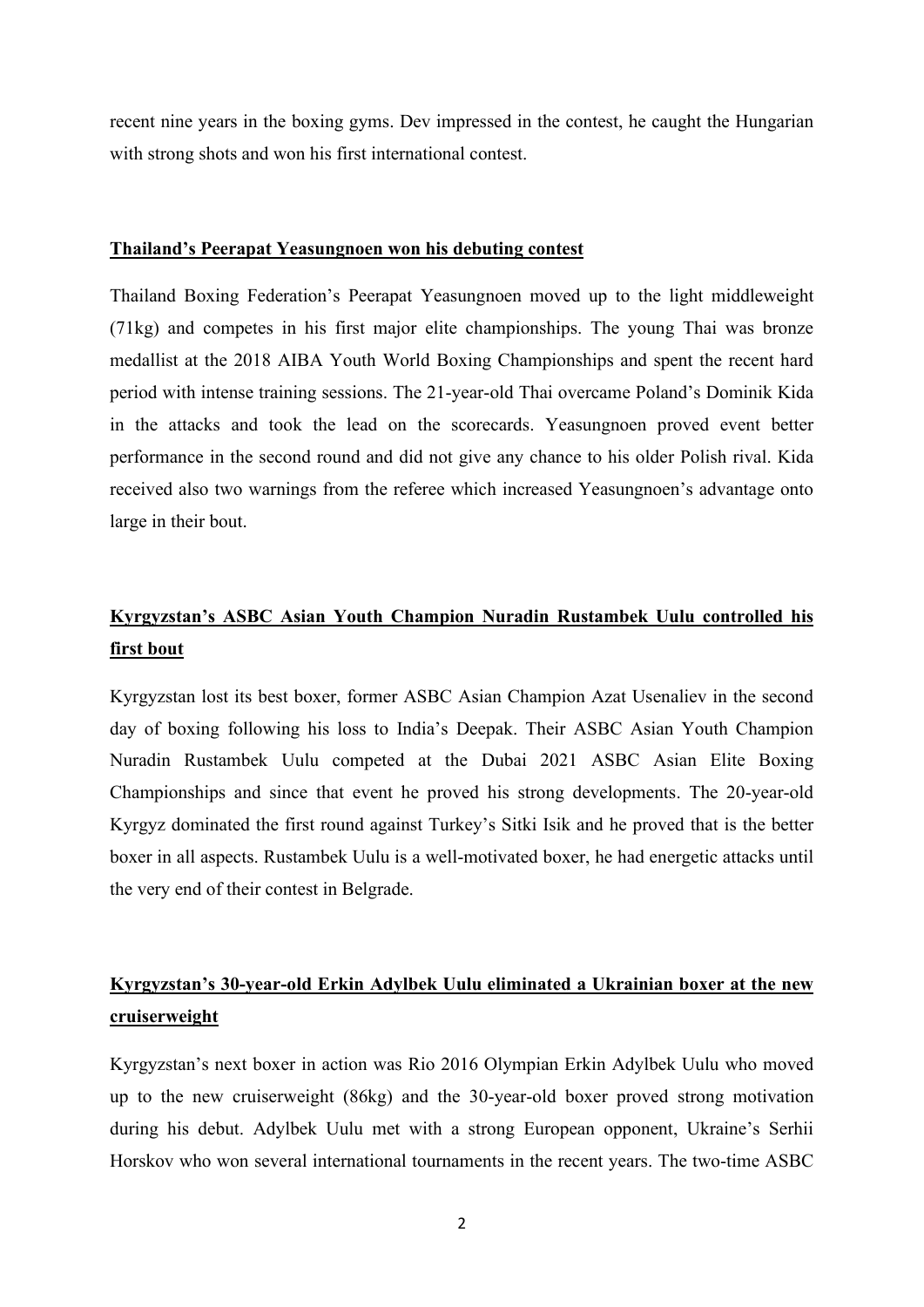Asian Boxing Championships bronze medallist Kyrgyz boxer used his longer reach well and he had the speed to land punches from several angles controlling the contest.

#### **Mongolia's Gan-Erdene Gankhuyag returned with a clear success**

Mongolia's Gan-Erdene Gankhuyag claimed silver medal at the Tashkent 2017 ASBC Asian Boxing Championships but he did not box in the national team since 2018. The 28-year-old Mongolian returned to the squad and after a hard preparation he is in good shape in the AIBA World Boxing Championships. The experienced Mongolian controlled the first contest against Nepal's Rabin Thapa who is a newcomer in the national team and moved down to the minimumweight (48kg). The small Nepali boxer was also quick and he had competitive actions but Gankhuyag was too experienced for him today.

### **Thailand's Wuttichai Yurachai demonstrated his excellent technique on Day3**

Thailand's Cologne Boxing World Cup winner Wuttichai Yurachai competed in the last edition of the AIBA World Boxing Championships two years ago but since then he could not compete in big events. The 29-year-old Thai moved back to the minimumweight (48kg) and opened the first round against Poland's Jakub Slominski in impressive form, he was quicker than his rival and controlled the exchanges. Yurachai was untouchable for Slominski, he dominated all of the rounds and returned to the international events in top shape.

#### **Hayato Tsutsumi won one of the best contests of the day**

Japan's AIBA Youth World Champion and two-time ASBC Asian Youth Champion Hayato Tsutsumi could not box at the Tokyo Olympic Games but received the right to attend at the AIBA World Boxing Championships. His younger brother Reito moved down to the featherweight (57kg) therefore Hayato had the chance to box at the lightweight (60kg). He had a seriously tough draw, met with Cuba's three-time AIBA World Champion Lazaro Alvarez but after the first tactical round, the Japanese boy found an incredible rhythm and he dominated the second. The 22-year-old Japanese was still fresh enough to keep the control the final round and eliminated a star rival in Belgrade.